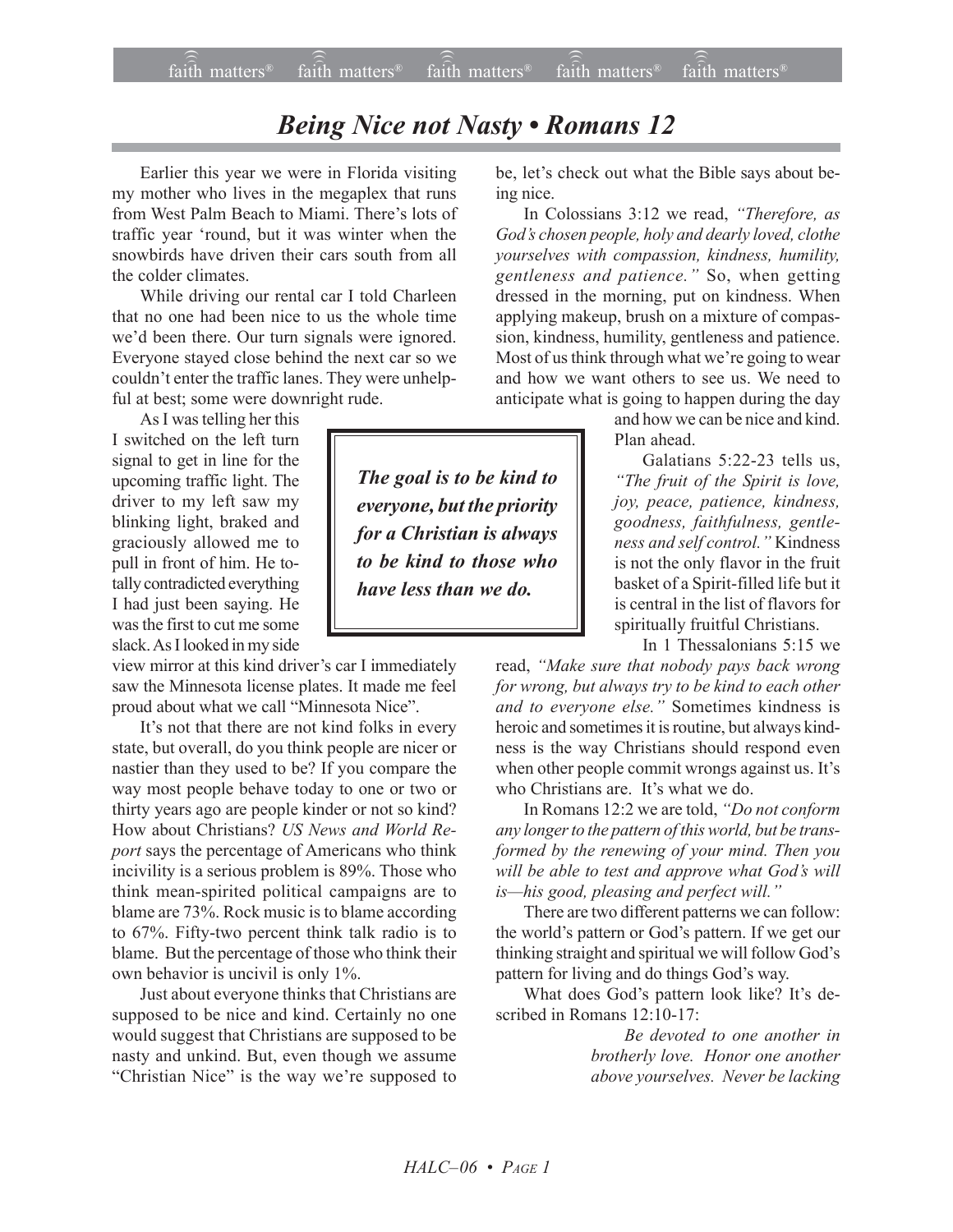*in zeal, but keep your spiritual fervor, serving the Lord. Be joyful in hope, patient in affliction, faithful in prayer. Share with Godís people who are in need. Practice hospitality.*

*Bless those who persecute you; bless and do not curse. Rejoice with those who rejoice; mourn with those who mourn. Live in harmony with one another. Do not be proud, but be willing to associate with people of low position. Do not be conceited.*

*Do not repay anyone evil for evil. Be careful to do what is right in the eyes of everybody.*

Whoa! What's the world's pattern that we're not supposed to follow? Actually, we're not directly told. When you buy a pattern to make a dress or a map to go on a trip you don't need or want a wrong pattern or a wrong map. All you need is the right one. So, here in Romans 12 we are told the kind way that Christians behave:

*\* Be devoted to others—that's nice.* 

 $*$  Honor others and show respectthat's nice.

*\* Pray for other people-that's nice.* 

*\* Invite other people to your home, especially strangers—that's nice, too.* 

*\* Bless people who make your life miserable—that's really nice.* 

*\* Rejoice with those who rejoice; be happy for others when life goes well thatís nice.*

*\* Mourn with those who mourn; be sad for others when they suffer-that's nice.* 

*\* Be humble. Never be proud or conceited or arrogant. Donít kiss up and kick down. Be nice to those who are lower than you are on the ladder of life.*

 The Bible has a priority list on kindness and niceness. As Christians, we should be nicest to people who are poor. Proverbs 19:17 says, "He who is kind *to the poor lends to the Lord, and he will reward him* for what he has done.<sup>"</sup> In Proverbs 31:20, that amazing description of the virtuous and noble woman, it says, "She opens her arms to the poor and extends *her hands to the needy.*" Are you going to throw a party? Jesus says in Luke 14:13-14, ". . . when you *give a banquet, invite the poor, the crippled, the lame,* *the blind, and you will be blessed.*" In other words, invite the people least likely to get an invitation to a party.

The goal is to be kind to everyone, but the priority for a Christian is always to be kind to those who have less than we do. Maybe that's what Romans 12:2 is talking about in comparing the pattern of the world and the pattern of Christians. The natural way to behave is to be nice to those who are above us—to the boss, to rich people, to powerful people, to important people, to people we want to be nice to us. Of course, that is good. But, a distinctive mark of Christians is that we are nice to poor people—that is, to anyone with less than we have. In other words, we are nice to employees, to weaker people, to unimportant people and to people who may or may not be nice to us. That is the Christian way.

But what if we mess up? What if we fail? One time or another every Christian is unkind, impolite or otherwise not so nice. What happens then?

When this happens, ask God for help. When this happens apologize to the person who experienced our cruelty. When this happens, resolve to do better next time. The whole point of Romans 12 is that we aren't always kind but we are always in the process of renewing our minds and becoming more like Jesus. This is expressed in Romans 12:2, *ì. . . be transformed by the renewing of your mind. Then you will be to test and approve what God's will is.*"

Okay, that's what the Bible says about being nice. But what does Christian "nice and kind" actually look like? For one thing, niceness and kindness are pretty much the same things. We are to be kind like Jesus. Jesus was kind to people who were familiar with cruelty. Jesus talked to and touched lepers even though lepers were supposed to keep their distance. He welcomed outcasts like tax collectors and prostitutes into his circle of friends even though they were despised by many in the culture. He fed hungry people, defended poor people, healed sick people and wept for dead people. Not that he was weak or naïve. To the contrary, he was strong and sophisticated. That's the whole point. Jesus used his strength to be kind to others.

Jesus was especially kind when he was wronged. I find it easiest to be nice to those who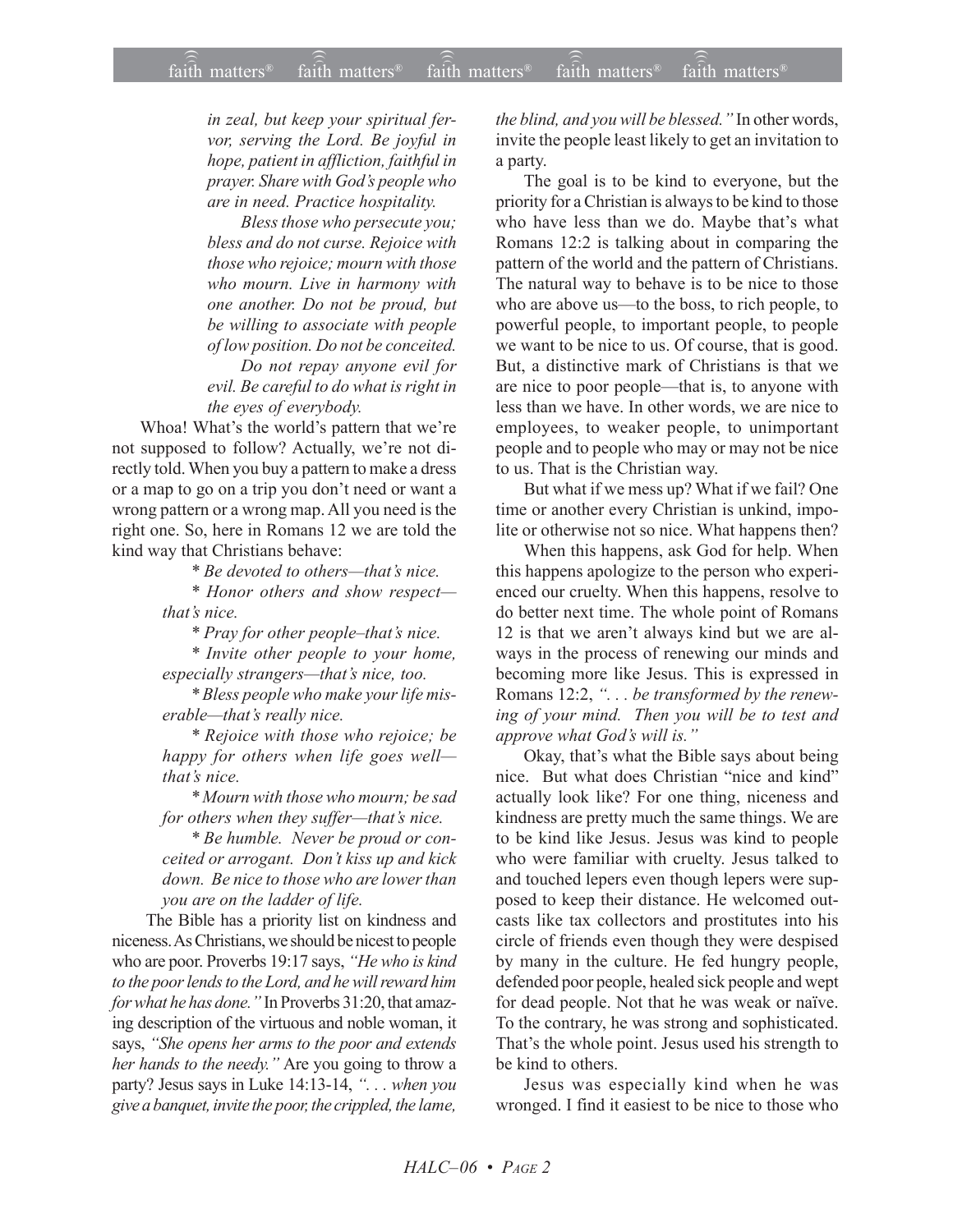## $\widehat{\widehat{\mathfrak{tair}}}$  matters  $\widehat{\widehat{\mathfrak{tair}}}$  matters  $\widehat{\widehat{\mathfrak{tair}}}$  matters  $\widehat{\widehat{\mathfrak{tair}}}$  matters  $\widehat{\widehat{\mathfrak{se}}}$  faith matters faith matters<sup>®</sup> faith matters® faith matters

are nice to me. Frankly, there's nothing special about being nice to nice people and kind to kind people. The test of Christian kindness is when others are nasty, mean and cruel. "Bless those who *persecute you; bless and do not curse.Do not repay anyone evil for evil.î*

When people are unkind to me my defenses immediately go up. I want to retaliate and get even. I have to pray about this. I need to think about it. I want to be kind when wronged because that's what Christians are supposed to do.

Jesus was kind in humility, too. Humility is letting others go first even if they belong at the end of the line. Humility is reluctance to brag and self-promote. Humility is celebrating the success of others without trying to look good in the process. Humility is nice. Humility is kind. In the words of Philippians 2:3-5:

> *Do nothing out of selfish ambition or vain conceit, but in humility consider others better than yourselves.*

*Each of you should look not only to your own interests, but also to the interests of others.*

*Your attitude should be*

*the same as that of Christ Jesus.*

*Here is a list of ways we can be kind (sort of a "Christian Nice" catalog):*

*\* Hold the door for someone else.*

*\* Talk to someone who is ignored by others.*

*\* Pay for the person behind you in line. (A Seattle coffee shop reports someone who did this and it was repeated by every driver for 2½ hours.)*

*\* Give an unexpected tip. (Our family often went to the same fast food restaurant on Sundays and were served by the same woman. One Sunday I thanked her and handed her a twenty dollar bill. She came over to our table, said it was too much,*

*Make sure that nobody pays back wrong for wrong, but always try to be kind to each other and to everyone else.*

*thanked us and told us it was her last day on the job there.)*

*\* Smile and choose not to be irritated with people whose cell phones ring in theaters, those whose babies cry on airplanes or those who have too many coupons in the grocery store check out line.*

*\* Be polite to unsolicited telephone callers and thank them for calling.*

*\* Shovel your neighborís sidewalk and donít say who did it.*

*\* Pray for the occupants of every ambulance when you hear a siren or see the lights.*

*\* Speak with warmth and respect to the person who expresses different political views.*

*\* Avoid unkind humor.*

*\* A church in Ohio sponsors free car washes for the community, provides free Christmas present wrapping every year at*

*the mall and gives away tens of thousands of cans of free soda pop at Cincinnati Reds games (with the name of other churches in town instead of the name of their church on the cans.).*

If you're a baseball fan you probably know the name of Hall-of-Famer Wade Boggs who played third

baseman for the Boston Red Sox. There's a story about Boggs that claims he hated playing at Yankee Stadium, not because of the Yankees but because of an obnoxious fan with a box seat close to the field. He pummeled Boggs with a barrage of insults and obscenities when he was on the field. The New York fan became a master at irritating Wade Boggs.

One time the verbal assaults began during the pre-game practice.He was vicious and relentless until Boggs had to do something. He walked over to the edge of the field. He talked directly to his abuser, asking if he was the one who was always yelling at him. The fan said he was. Boggs pulled out a brand new baseball, autographed it and gave it to his antagonist. Then he returned to the field.